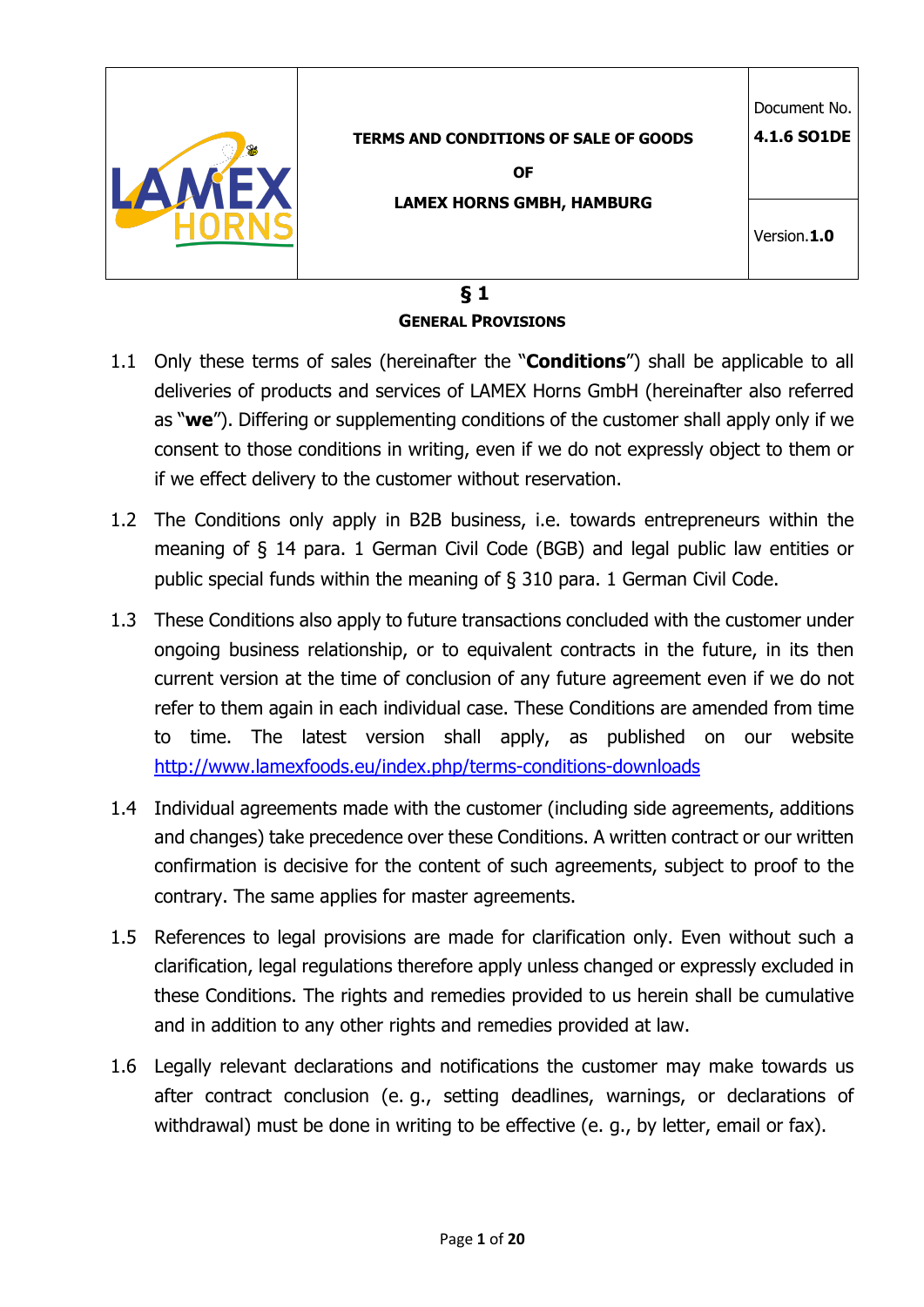

# **§ 2 OFFERS, CONCLUSION OF CONTRACT**

- 2.1 Our quotations and our offers, including our price lists, are not binding us unless otherwise stated in our offer or otherwise expressly declared by us in writing. Each order placed by the Customer shall be deemed to be a binding offer by the customer to purchase the Goods in accordance with these Conditions.
- 2.2 Contracts shall become binding only upon our written order confirmation, upon written acceptance of our binding offers by the customer or upon delivery of our products or services in accordance to an order of the customer. Any deviations from our nonbinding offers must be confirmed by us in writing to become effective.
- 2.3 We reserve title and all property rights to and/or the copyright in illustrations, drawings, calculations or other documents we made available to the customer. Such documents must not be disclosed to third parties by the customer. This particularly applies to written documents marked as 'confidential'. The passing on such documents to third parties requires our express prior consent in writing.
- 2.4 Specifications of our goods and services are only performance descriptions and not guarantees. Specifications apply with a reasonable tolerance deviation, unless otherwise expressly agreed in the contract or if deviations are excluded according to the purpose of the contract. We reserve the right to deliver the goods stipulated in the contract within a tolerance of plus or minus 5% on the volume, and the customer agrees to accept such increased or reduced (as the case may be) quantity delivered in satisfaction of the contract. The value of the goods delivered under the applicable contract and due from the customer will be amended pro-rata to the quantity delivered and will be deemed to be incorporated into the contract, as amended.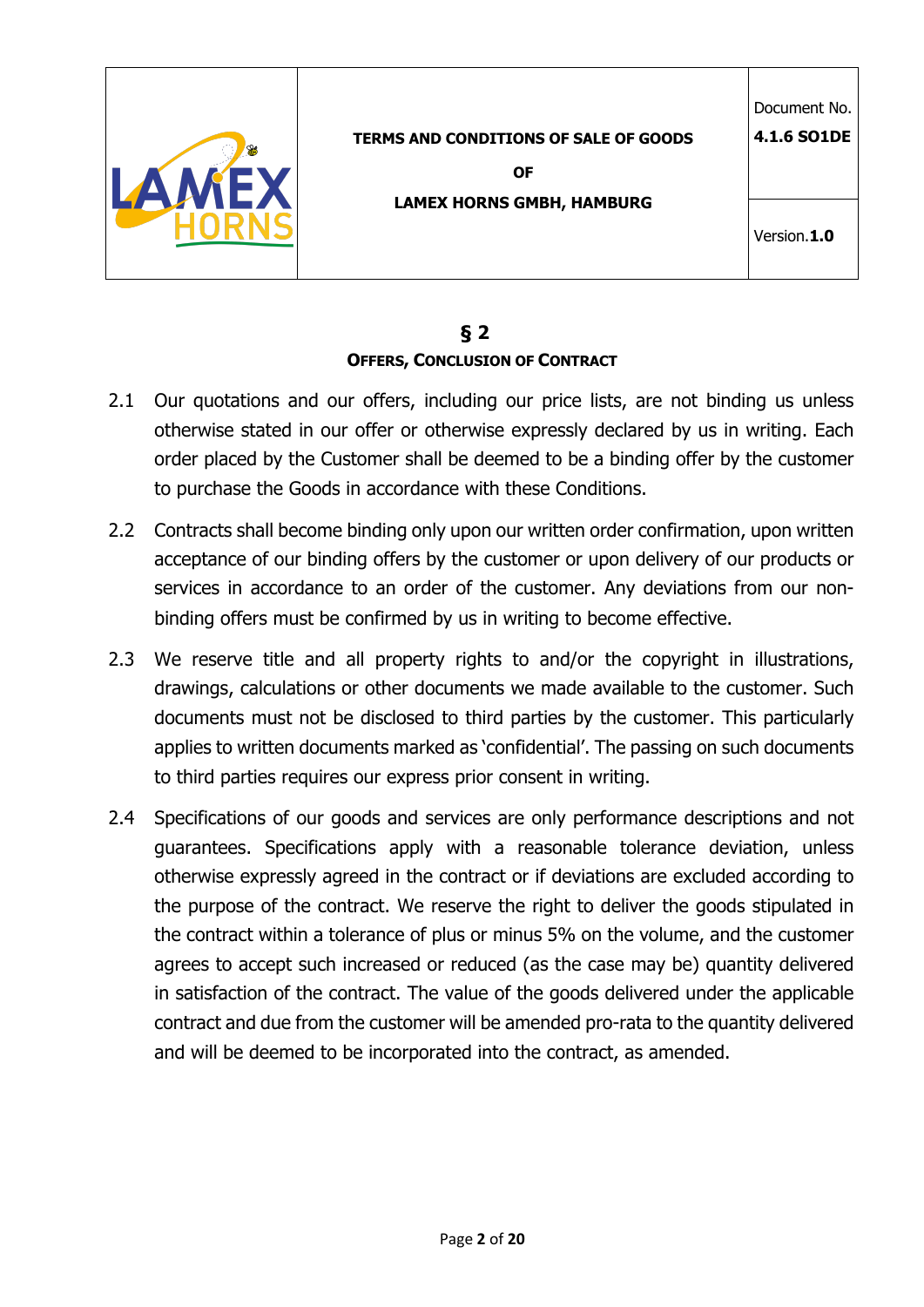| <b>TERMS AND CONDITIONS OF SALE OF GOODS</b><br><b>OF</b> | Document No.<br>4.1.6 SO1DE |
|-----------------------------------------------------------|-----------------------------|
| <b>LAMEX HORNS GMBH, HAMBURG</b>                          | Version.1.0                 |

**§ 3 PRICES; TERMS OF PAYMENT**

- 3.1 Our price lists apply within the period stated therein but are subject to changes at any time. Prices in the price list and agreed prices are subject to increases, as set out in detail in Section 3.13 below.
- 3.2 Unless otherwise stated in our confirmation of the order, our prices apply "ex works"(EXW in line with Incoterms 2020) including customary packaging.
- 3.3 In the case of shipping (*Versendungskauf*) the customer bears the transport costs ex works and the costs of any transport insurance requested by the customer. The customer bears any customs duties, fees, taxes and other public charges.
- 3.4 Unless otherwise stated in our order confirmation, all prices are in Euro (EUR). All our prices are set out net of value added tax (VAT). The customer shall, on receipt of a valid VAT invoice, pay to us such additional amounts in respect of VAT as are chargeable on the supply of the goods.
- 3.5 Any rebates and cash discounts on our prices require our express written consent.
- 3.6 We may invoice the customer for the goods on or at any time after delivery and are due within ten business days of the invoice date, unless otherwise agreed in the contract. Business day means any other day than a Sunday, a general holiday officially recognized at the place of our registered office (Hamburg, Germany), or a Saturday. Timely payment under a contract is a condition precedent for any future deliveries of goods to the customer under that or any other contract.
- 3.7 Where the goods are to be delivered in part deliveries (batch or part of goods), each consignment will be invoiced and shall be paid for separately.
- 3.8 Where packing, shipping, insurance, storage or other charges are shown separately from the Price, they are nevertheless payable by customer at the same time as if they form part of the Price.
- 3.9 Where the customer requests us to produce or procure customer specific packing for use in relation to the goods then, in the event of the termination of the contract the customer agrees to acquire the packings which have been produced or procured by us in accordance with the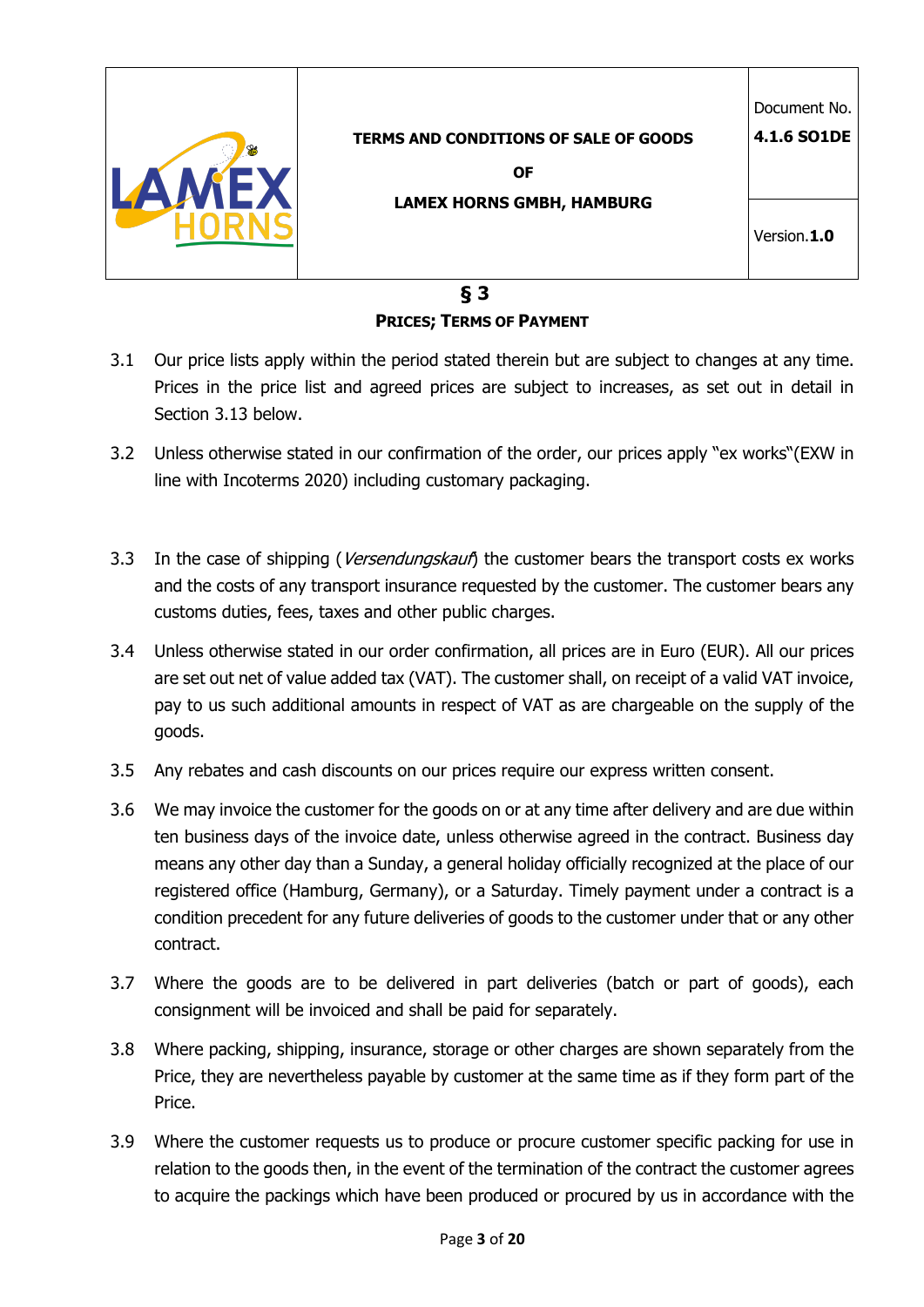

**4.1.6 SO1DE**

**OF LAMEX HORNS GMBH, HAMBURG**

Version.**1.0**

instructions of the customer but which remain unused as at the date of termination of the contract at a price equal to the cost incurred for the production or procurement.

- 3.10 The customer shall have a right of set-off only if its counterclaims either have been recognised by declaratory judgement, or if the counterclaims are undisputed or acknowledged by us. The customer shall be entitled to exercise a right of retention or a right to refuse performance only if the same conditions have been fulfilled and, in addition, its counterclaim against us is based on the same contract. Its rights in accordance with Section 6.5 second sentence are reserved.
- 3.11 We may demand from the customer advance payment of the delivery price or for provision of sufficient security prior to delivery. If we are obliged to make advance deliveries and circumstances come to our knowledge after the conclusion of the contract, which indicate a substantial deterioration of the customer's financial situation, we may demand, at our reasonable discretion, either sufficient security within a reasonable period of time, or payment on delivery. If the customer does not meet this request, we shall be entitled, subject to further statutory rights, to rescind the contract.
- 3.12 If the customer defaults on its payment obligations, we shall charge the statutory default interest in accordance with Section 288 German Civil Code.
- 3.13 We may, by giving notice to the customer at any time before delivery, increase the price of the goods to reflect any increase in the cost which accrued after conclusion of the contract and which is due to:
	- a. force majeure or other unforeseeable circumstances beyond our control, such as interruptions of operations, strikes, lock-outs, lack of means of transportation, difficulties in procuring raw materials and energy, terrorist acts, orders imposed by the authorities, foreign exchange fluctuations, increases in taxes and duties, including explicitly price increases due to the withdrawal of the United Kingdom from the European Union (EU) and
	- b. unforeseeable increases in labour, materials and other manufacturing costs;
	- c. any request by the customer to change the delivery date(s), quantities, specifications or types of goods ordered; or
	- d. any delay caused by any instructions of the customer or failure of the customer to give us adequate or accurate information or instructions.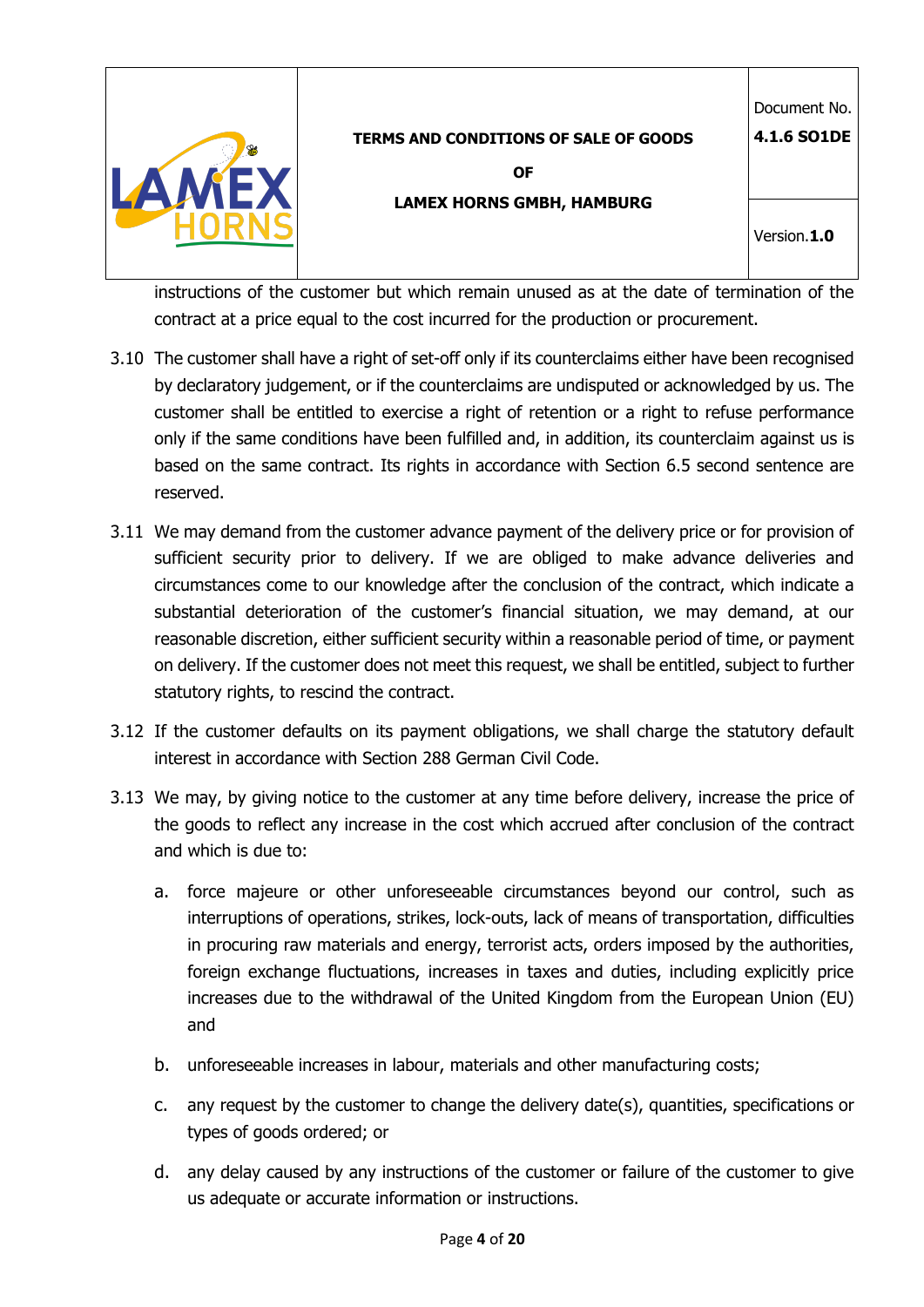

## **§ 4 TERMS OF DELIVERY**

- 4.1 In case we have agreed with the customer on a specified delivery date or period of delivery the obligation to deliver on time is contingent on the proper and timely performance of the customer's obligations. An agreed time period for delivery commences upon delivery of the order confirmation but not before providing any documents, approvals and releases to be procured by the customer, and requires that the customer has fulfilled all its obligations.
- 4.2 Once we are in a position to arrange for the goods to be delivered, we shall notify the customer of the proposed delivery date as soon as reasonably practicable (Anzeige der Versandbereitschaft). Having received such notice, the customer shall provide us with at least three business days' (as defined under section 3.6) prior written notice of its desired delivery date but we shall be under no obligation (although it may choose to do so at its sole option) to make goods available for delivery to the customer if we have been given less than three business days (as defined under section 3.6) prior written notice of customer's requirements. Unless otherwise agreed, shipment details are given in good faith and shall be deemed as an estimate only.
- 4.3 Our default in delivery requires that the statutory requirements of default are fulfilled. In any case, a written reminder from the customer is required.
- 4.4 We shall not be liable for delays in delivery due to force majeure or unforeseeable circumstances beyond our control including but not limited to interruptions of operations, strikes, lockouts, lack of means of transportation, difficulties in procuring raw materials and energy, terrorist acts or orders imposed by the authorities. We will inform the customer immediately in an event of force majeure. Any delivery period agreed upon shall be extended by the period of obstruction plus an appropriate start-up time. If the obstruction lasts longer than three month, the customer and we shall be entitled, at the end of an additional period of time of reasonable length to be set, to withdraw from the contract with regard to the part not yet performed and we will immediately reimburse any consideration already rendered by the customer accordingly. In this case, damage claims are excluded.
- 4.5 Section 4.4 applies accordingly if we are unable to meet binding delivery dates for unavailability of goods or services. The unavailability of goods or services in this sense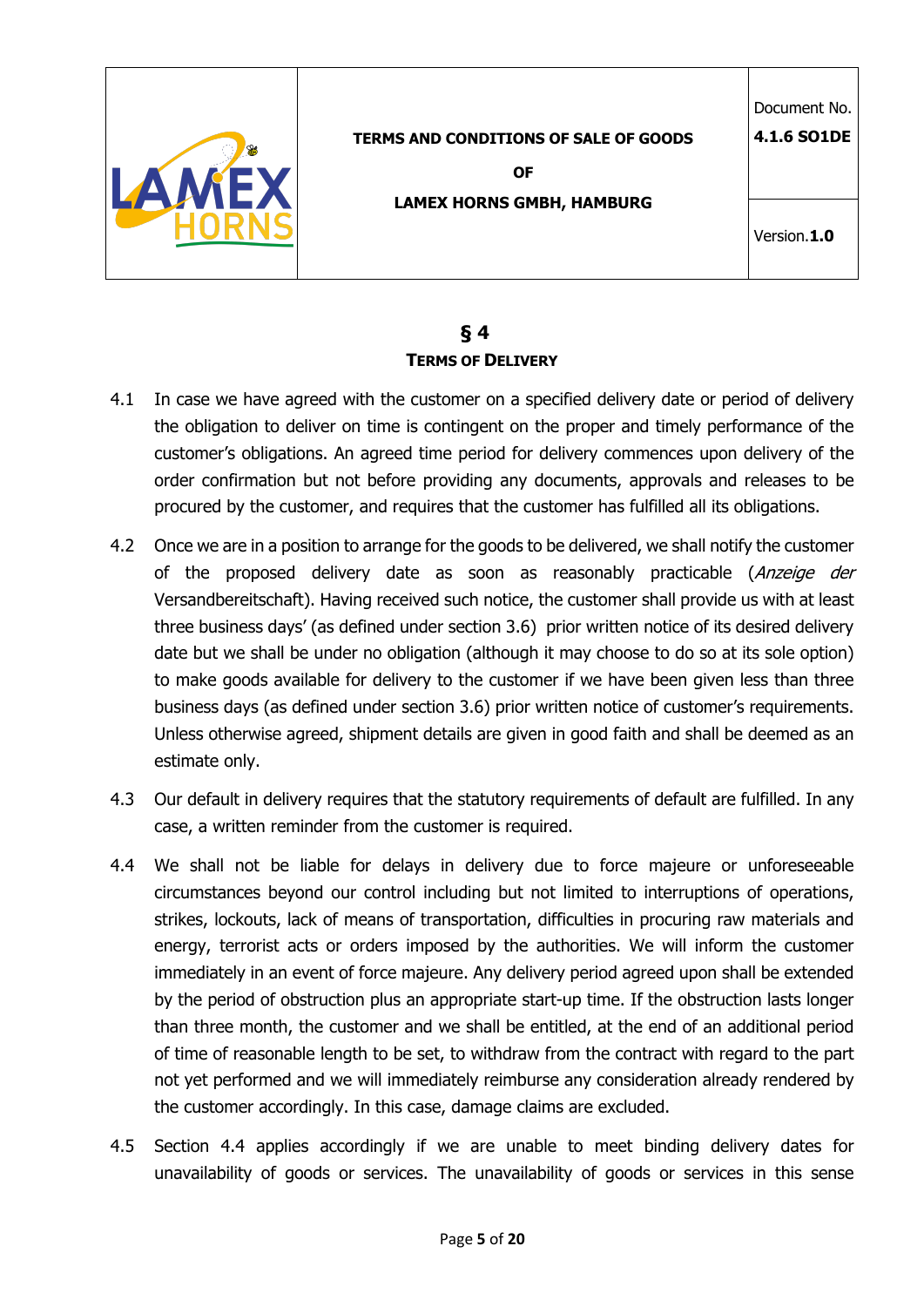|                                              | Document No. |
|----------------------------------------------|--------------|
| <b>TERMS AND CONDITIONS OF SALE OF GOODS</b> | 4.1.6 SO1DE  |
| <b>OF</b>                                    |              |
| <b>LAMEX HORNS GMBH, HAMBURG</b>             |              |
|                                              | Version.1.0  |
|                                              |              |

particularly includes our suppliers failing to deliver in good time if we have entered into congruent cover transaction.

- 4.6 We are entitled to effect part deliveries (batch or part of goods) if these are not opposed to any noticeable and legitimate interests of the customer.
- 4.7 In the event of the customer's delay in acceptance the goods shall be deemed delivered and accepted. Customer's delay in acceptance also is deemed in the case if, ten business days (as defined under section 3.6) after the day on which we have notified the customer in accordance with Section 4.2 that the goods or any part delivery (batch or part of goods) are ready for delivery the customer has not accepted delivery. In case of customer's delay in acceptance the goods, we are entitled to claim damages for non-performance and, if a reasonable grace period set by us for the acceptance of delivery has expired without success, withdraw from the contract. In the event of storage by us, the storage costs shall amount to 0.25% of the invoice amount of the delivery items to be stored per week elapsed. The right to assert and prove further or lower storage costs is reserved. If we withdraw from the contract we may resell or otherwise dispose in part or all the goods or any consignment, and (after deducting storage and selling costs) may account the Customer for any shortfall below the price of the goods or any consignment.
- 4.8 Any loading equipment, e.g. interchangeable Euro pallets, containers, etc., have to be returned in exchange. Any damage caused to, or the loss of, any such equipment shall be borne by the customer, unless the customer is not responsible for any such damage or loss. If the customer defaults in returning loading devices for more than three months we will assume total loss unless evidence to the contrary is furnished by the customer.
- 4.9 Unless otherwise agreed upon in the contract, we are not liable for the compliance with national regulations and laws abroad. Where the goods are being supplied at the request of a customer for import into a country other than Germany, then:
	- a. the customer shall be responsible for complying with any legislation or regulations that apply to the import of the goods into the country and for the payment of any duties thereon;
	- b. to the extent that these items do not form part of the price, customer shall be responsible for all taxes, airport duties, delivery or collection costs and other charges arising on the delivery of the goods into the country;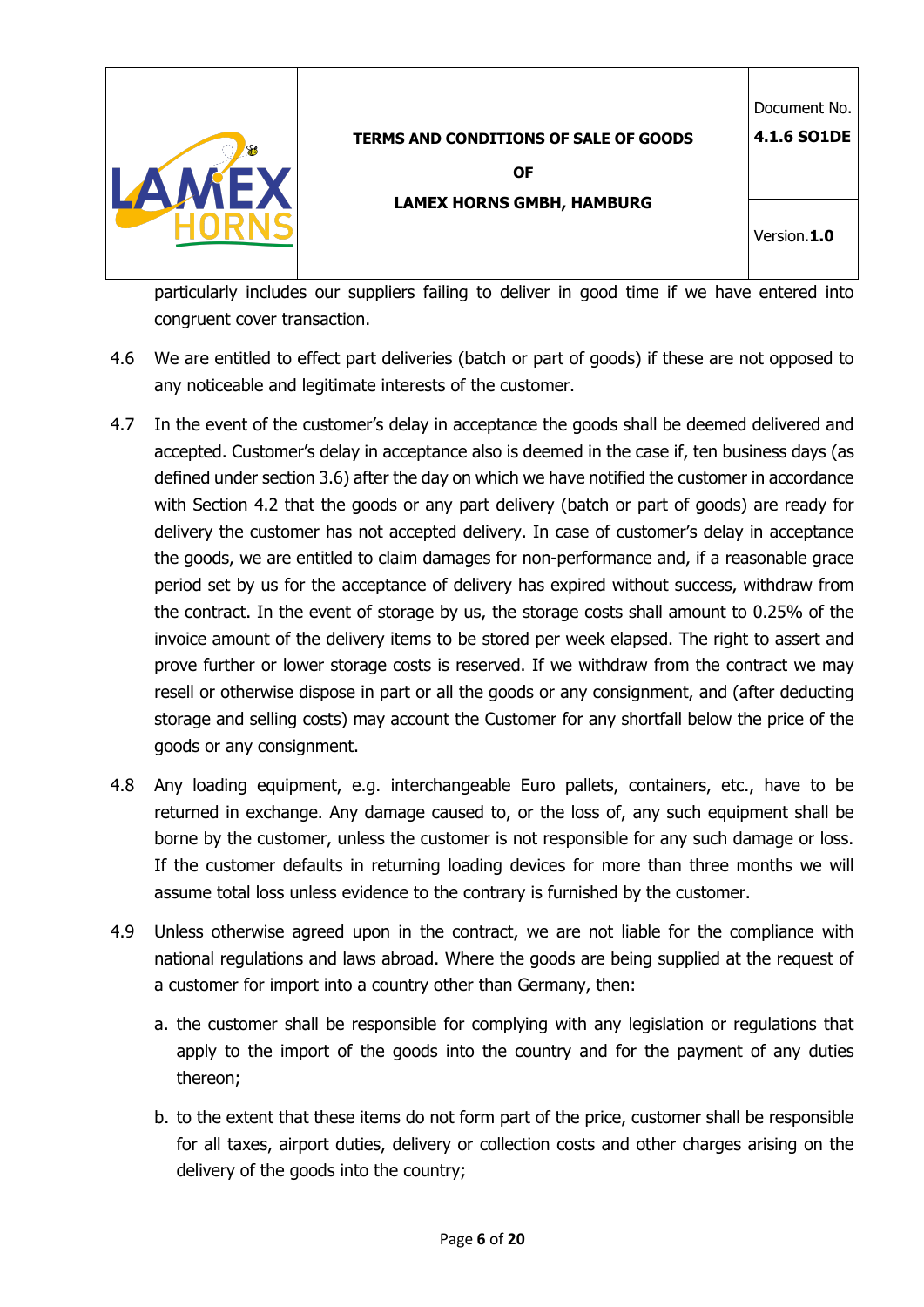

- c. the goods shall be delivered on an CIF basis in line with Incoterms 2020 to the Special Location; and
- d. customer shall be responsible for advising us in writing and within a reasonable period of time prior to the delivery date (so as to provide us with sufficient time to deal with these matters) of the labelling, certificates and/or importation documentation that are required to be obtained by us to permit the import of the relevant goods to the Special Location.

The customer shall also be responsible for checking and approving the labelling, certificates and/or importation documentation so obtained by us in order to ensure that they satisfy the requirements of, and regulations within, the country.

The customer shall inform us of the country of destination of the goods delivered and of any regulations and laws of this country which deviate from German law in due time prior to the conclusion of a contract, so that we are able to observe such provisions. Any additional costs thereby incurred shall be borne by the customer.

# **§ 5 PASSING OF RISK**

- 5.1 Unless otherwise agreed in writing, all products shall be delivered "ex works"(EXW Incoterms 2020).
- 5.2 Only at the customer's express request and upon our written approval, we will cover deliveries by transport insurance, all costs insofar incurred to be borne by the customer.
- 5.3 In the event that the goods are being delivered by us, it shall be the customer's responsibility to supervise the unloading process and provide adequate staff, equipment, instructions and assistance to enable the Goods to be received by the customer.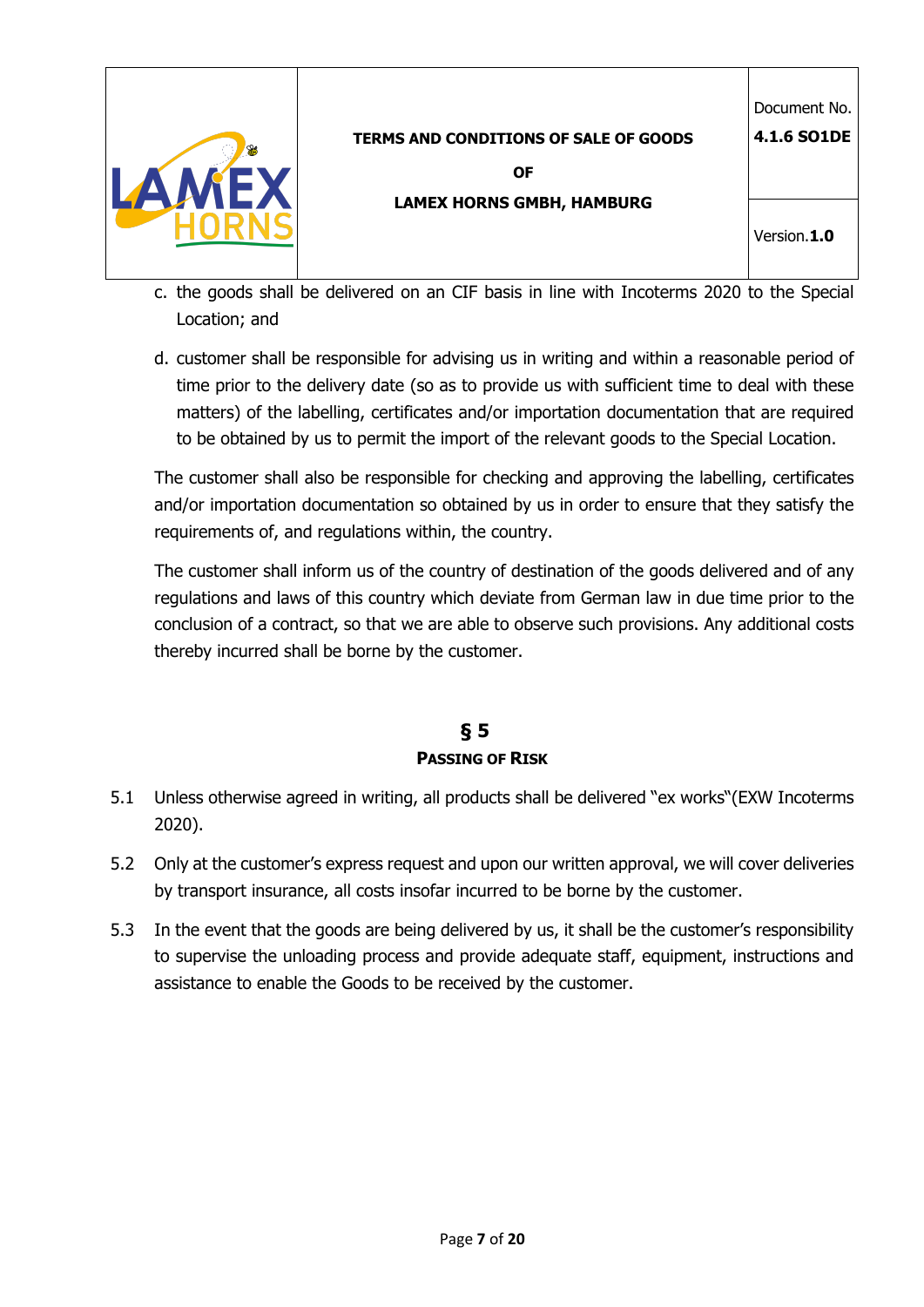| <b>TERMS AND CONDITIONS OF SALE OF GOODS</b><br><b>OF</b><br><b>LAMEX HORNS GMBH, HAMBURG</b> | Document No.<br>4.1.6 SO1DE<br>Version.1.0 |
|-----------------------------------------------------------------------------------------------|--------------------------------------------|
| δ<br>6                                                                                        |                                            |

# **WARRANTY**

- 6.1 The statutory provisions apply to the rights of the customer in the case of material and legal defects (including incorrect and short delivery), unless otherwise specified below. In all cases, the statutory special provisions on the final delivery of the unprocessed goods to a consumer remain unaffected. Claims from supplier recourse are excluded if the defective goods have been further processed by the customer or another entrepreneur.
- 6.2 In case the customer is as merchant (Kaufmann) claims for defects presuppose that he has complied with its statutory inspection and notification obligations (Sections 377, 381 para. 2 German Commercial Code). In the case of goods intended for processing, an inspection must in any case be carried out immediately before processing. If a defect is found at the time of delivery, the inspection or at any later point in time, we must be notified immediately in writing. In any case obvious defects must be notified within a period of two business days (as defined under section 3.6) following delivery and defects not recognizable during an inspection must be reported in writing within the same period following discovery, defects recognizable during the inspection must be reported to us within five business (as defined under section 3.6) days following delivery, at the latest. If the customer fails to properly inspect and / or report defects, our liability for the defect that is not reported or that is not reported in time or incorrectly is excluded according to the statutory provisions. This shall also apply to contracts for work and services. A customer who is not a merchant shall be obliged to give written notice of any visible defects within three weeks following delivery.
- 6.3 Insofar as deficiencies in the number of items, weight or quality are already noticeable upon delivery according to the aforesaid duties of inspection, the customer shall make a complaint to the freight forwarder about these deficiencies upon the acceptance of the products and shall have the complaint attested.
- 6.4 If the delivered goods are defective, we can first choose whether we provide supplementary performance by eliminating the defect (rectification) or by delivering defect-free goods (replacement delivery). Our right to refuse supplementary performance under the statutory requirements remains unaffected.
- 6.5 We are entitled to make the subsequent performance owed contingent on the customer paying the purchase price due. However, the customer is entitled to withhold a reasonable part of the purchase price in relation to the defect.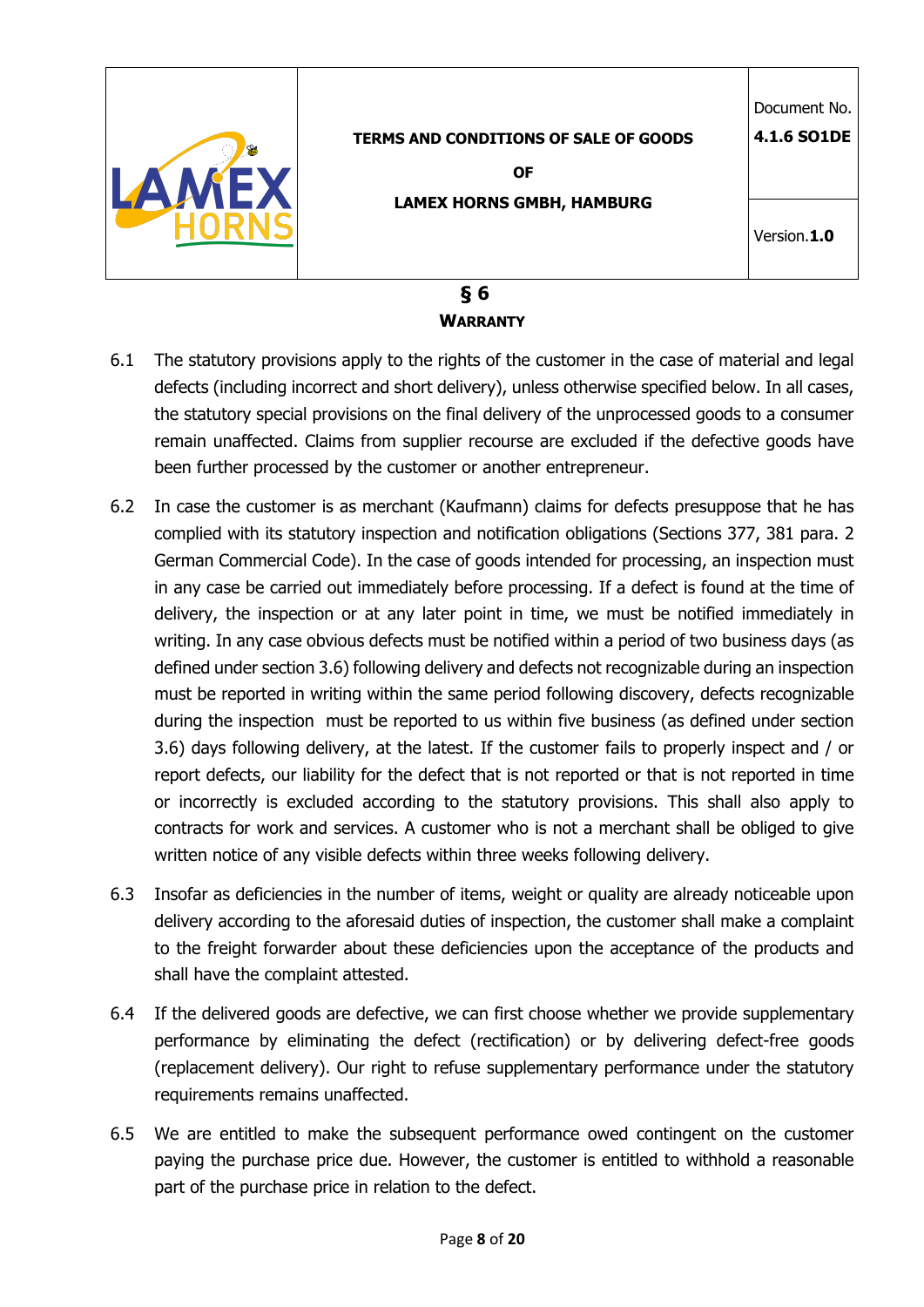

Document No.

**4.1.6 SO1DE**

**OF** 

**LAMEX HORNS GMBH, HAMBURG**

Version.**1.0**

- 6.6 The customer must give us the time and opportunity necessary for the supplementary performance owed, in particular to hand over the rejected goods for inspection purposes. In case of a replacement delivery, the customer must return the defective goods to us in accordance with the statutory provisions.
- 6.7 If the subsequent performance has failed or a reasonable period of time to be set by the customer for the subsequent performance has expired or can be dispensed with in accordance with the statutory provisions, the customer can withdraw from the purchase contract or reduce the purchase price. However, there is no right of withdrawal in the event of a minor defect.
- 6.8 For the avoidance of doubt, we do not warrant in any way that the goods are compliant with any laws or regulations outside of Germany.
- 6.9 For claims from defects of title the following provisions shall apply additionally:
	- a. Unless otherwise expressly agreed, we shall only be obliged to effect deliveries free of any rights of third parties according to German law.
	- b. In the event of a violation of intellectual property rights of third parties for which we are responsible, we may, at our option, either obtain an adequate right of use for the agreed or expected use at our expense and assign this right to the customer, or transform the delivered items or redeliver the same so that the intellectual property right is not infringed, or replace the delivered items provided that the agreed or expected use of the delivered items is not thereby impaired. If this is impossible for us, or if we refuse subsequent performance, the customer shall be entitled to assert its statutory rights and claims. Section 7 shall apply to damage claims and claims for reimbursement of expenses.
- 6.10 Claims of the customer for damages or reimbursement of futile expenses, even in the case of defects, only exist in accordance with Section 7 and are otherwise excluded.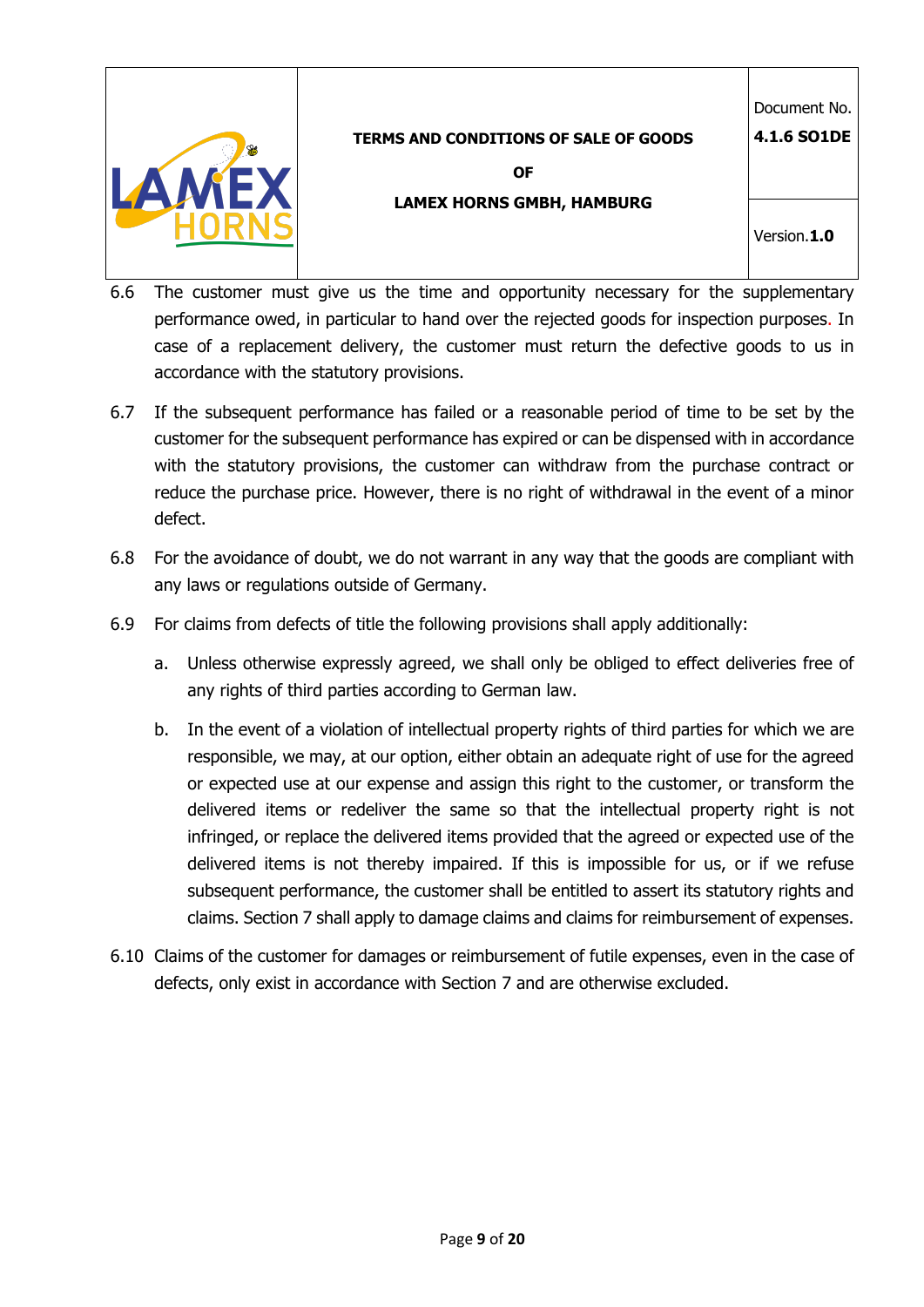|                                              | Document No. |
|----------------------------------------------|--------------|
| <b>TERMS AND CONDITIONS OF SALE OF GOODS</b> | 4.1.6 SO1DE  |
| <b>OF</b>                                    |              |
| <b>LAMEX HORNS GMBH, HAMBURG</b>             |              |
|                                              | Version.1.0  |
|                                              |              |

### **§ 7 LIABILITY; INSURANCE OBLIGATIONS**

- 7.1 Unless otherwise stated in these Conditions, including the following provisions, we are liable in the event of a breach of contractual and non-contractual obligations in accordance with the statutory provisions.
- 7.2 We are liable for damages regardless of the legal reason for fault-based liability only in the event of intent and gross negligence. In the case of slight negligence, we are only liable, subject to statutory liability restrictions (e.g. due care in our own affairs; insignificant breach of duty)
	- a. for death and personal injury,
	- b. for damages from the breach of an essential contractual obligation (obligation, the fulfillment of which enables the proper execution of the contract and on the observance of which the contractual partner regularly trusts and may rely); In this case, however, our liability is limited to the replacement of the foreseeable, typically occurring damage.
- 7.3 The limitation of liability under Section 7.2 applies also to breaches made by persons or third parties that we are responsible for according to the applicable laws and regulations (example subcontractors or our employees). This limitation of liability is not applicable if we have maliciously concealed a defect or have assumed a guarantee for the quality of the goods and for claims by the customer under the German Product Liability Act.
- 7.4 The customer undertakes to maintain appropriate, up-to-date and accurate records to enable the immediate recall of any of the goods or any part of them from the retail or wholesale markets. These records shall include records of deliveries to customers (including details of batch numbers, delivery date, name and address of customer, and telephone number and fax number (and e-mail address if available). The customer shall give such assistance as we shall reasonably require for the purpose of recalling as a matter of urgency any quantities of the goods or any of them from the retail or wholesale market where necessary.
- 7.5 Due to a breach of duty other than a product defect, the customer can only withdraw or terminate the agreement if we are responsible for the breach of duty. The right of the customer to terminate (in particular according to Sections 650, 648 German Civil Code) without good cause is excluded. Otherwise, the legal requirements and legal consequences apply.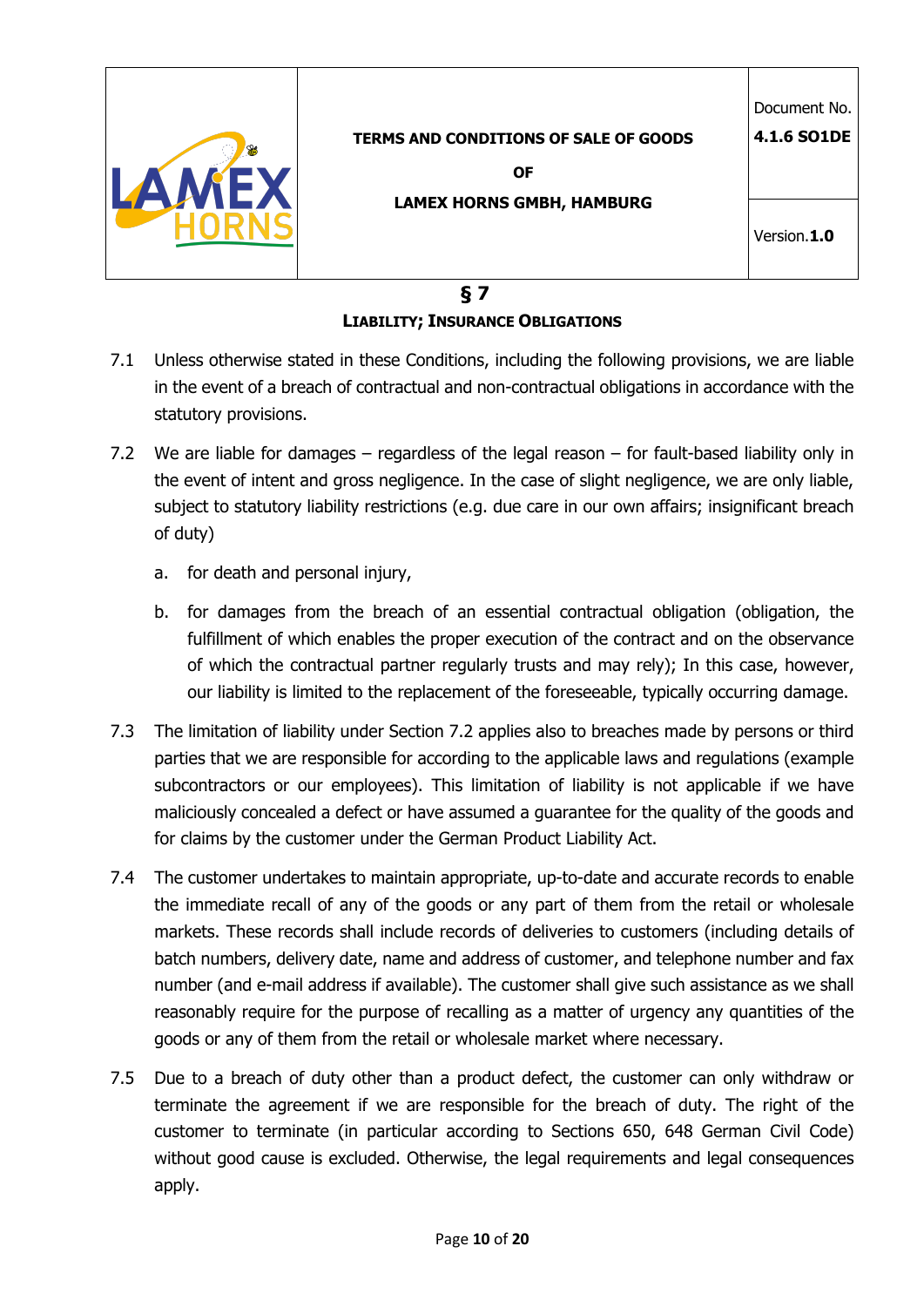

## **§ 8 RESERVATION OF TITLE**

- 8.1 We shall retain title to the delivered items until receipt of all payments owed by the customer under the contract. In the event that the customer acts in breach of contract, particularly defaults in payment, we shall be entitled to take back the item delivered, in particular after the expiry of an additional period of time of reasonable length. After taking back the delivered item, we shall be entitled to realise the same; the realisation proceeds shall be set off against the customer's liabilities, less reasonable costs of the realisation. The provisions of the German Insolvency Code relating to realisation shall not thereby be affected.
- 8.2 The customer is obliged to handle the delivery items carefully. In particular, the customer is obliged to insure the same sufficiently at its expense at the reinstatement value against damage caused by fire, water and theft.
- 8.3 The customer shall immediately inform us of attachments and any other interference by third parties. The customer shall be liable to us for any court and out of court costs of any action which may be necessary pursuant to Section 771 German Code of Civil Procedure (third party proceedings).
- 8.4 The customer is entitled to resell the delivery item in the ordinary course of business; however, he herewith already assigns to us all claims to the amount of the invoice sum total (including value-added tax) accruing to him from the resale against its customers or third parties, irrespective of whether the delivery item has been resold without or after having been processed.
- 8.5 The customer shall be authorised to collect this claim even after assignment. In the event that the customer sells or transfers the goods to a third party before legal and beneficial title has passed to it under these Conditions, the proceeds of such sub-sale or transfer (or such proportion as is due to us) shall be held by the customer on behalf of us and shall be held separately from and not be mixed with any other funds, and all monies held on our behalf shall be identified as such.
- 8.6 However, we shall be authorised to collect the claim ourselves if the customer does not perform its obligations to pay from the collected proceeds, defaults in payment or has filed a petition for the institution of insolvency proceedings or such a petition has been filed or payments have ceased. In such cases, we may demand that the customer states which claims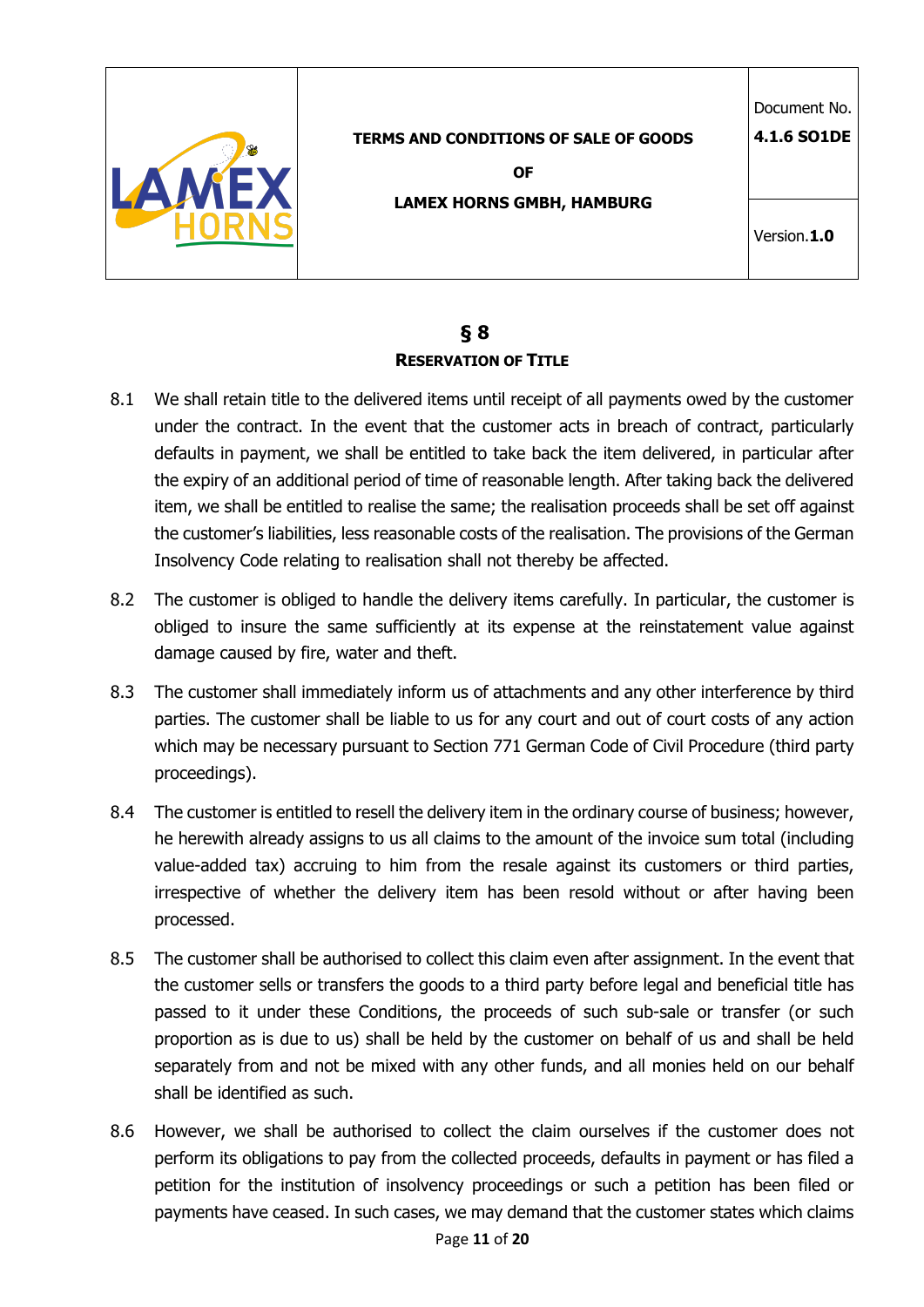

Document No.

**4.1.6 SO1DE**

**OF LAMEX HORNS GMBH, HAMBURG**

Version.**1.0**

have been assigned and their debtors, furnishes all the information necessary for the collection, hands over the appurtenant documents and notifies the debtors (third parties) of the assignment. However, it will not be possible for us to collect the claim if the German Insolvency Code precludes this.

- 8.7 Any processing or transformation of the delivered item by the customer shall always be carried out on our behalf. If the delivered item is processed with other items not belonging to us, we shall acquire joint title to the new object proportionally to the value of the delivered thing to the other processed items at the time of the processing. In all other respects, the provisions applicable to the items delivered with a reservation shall also apply to the thing resulting from the processing.
- 8.8 We undertake, at the customer's request, to release the securities to which we are entitled also to the extent that the value of our securities exceeds the claims to be secured by more than 20%. Selection of the securities to be released shall be incumbent on us.
- 8.9 In the event of cross-border deliveries, the following shall apply: If the items were delivered prior to payment of all amounts owed by the customer under the contract, we will retain title to the delivered items until payment has been effected in full insofar as this is admissible according to the law by which the delivered items are governed. If the aforesaid law does not permit a reservation of title but allows us to reserve other rights to the items delivered, we may exercise any rights of this kind. The customer is obliged to assist us with any measures which we may take for the purpose of protecting our title to the items delivered or any other right to the items delivered replacing such title.

# **§ 9 CONFIDENTIALITY**

9.1 The customer undertakes that it shall not disclose to any person any confidential information disclosed to it by us concerning our business or affairs or of any affiliated company, except as permitted by clause 9.2 below. "Confidential Information" means information marked as confidential or which is otherwise of a confidential nature (including, but not limited to, trade secrets and information of commercial value, technical information, price lists, data, business plans, customer information, party's operations, processes, plans, product information, knowhow, designs, software and market opportunities) known to the customer and concerning us or the goods. The customer will treat the contracts and all associated commercial and technical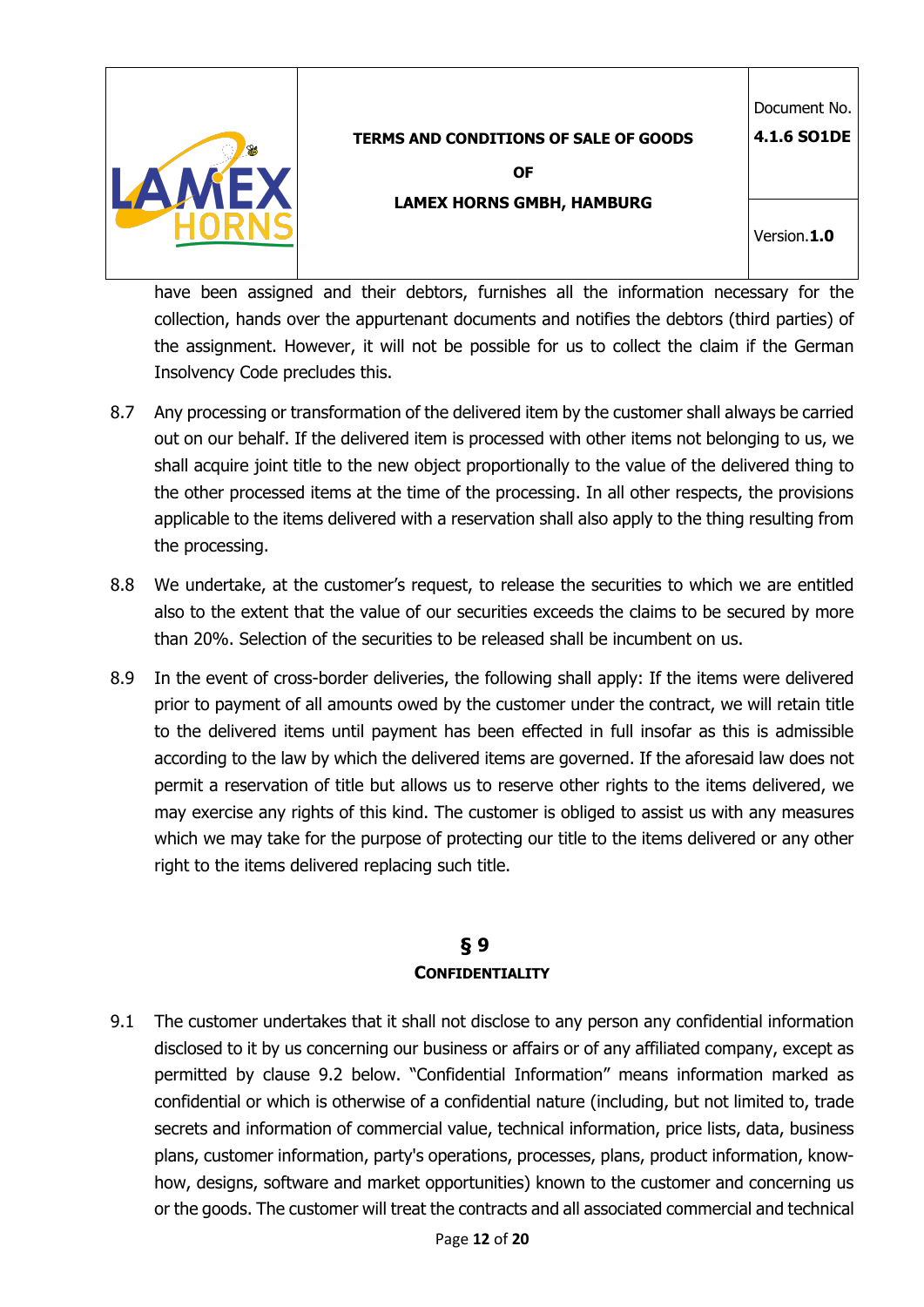

**OF** 

Document No. **4.1.6 SO1DE**

**LAMEX HORNS GMBH, HAMBURG**

Version.**1.0**

details as strictly confidential. Information we have provided, or drawings, etc. created by us on the basis of such information, may be otherwise used or exploited only with our written permission.

- 9.2 The customer may disclose our confidential information:
	- a. to its employees, officers, agents, consultants or sub-contractors (representatives) who need to know such information for the purposes of carrying out the its obligations under this contract, provided that the customer takes all reasonable steps to ensure that its representatives comply with the confidentiality obligations contained in Clause 9.1 above as if they were a party to this contract. The customer shall be responsible for its representatives' compliance with the confidentiality obligations set out in this clause; and
	- b. as may be required by law, court order or any governmental or regulatory authority.

The customer will not be in breach of this clause, however, in relation to information already in its possession or within the public domain (other than as a result of a breach of this clause).

9.3 We reserve all rights in our confidential information. No rights or obligations in respect of our confidential information other than those expressly stated in these Conditions are granted to customer or necessary to perform the contract.

# **§ 10 INTELLECTUAL PROPERTY**

- 10.1 The customer acknowledges that any intellectual property rights in and to the goods and other intellectual property right used in relation to our business and the goodwill connected with that are and shall remain our or relevant third parties' property.
- 10.2 The customer undertakes that it shall not, in connection with the supply of the goods or goods materially similar thereto, in any way commercially use or disclose the names as leomi FINE FOOD, L&M Food, LAMEX, Lamex Agrifoods or Lamex Europe or Lamex Horns or any name which is a variation of those names or which incorporates the names L&M or Lamex except with our prior written consent.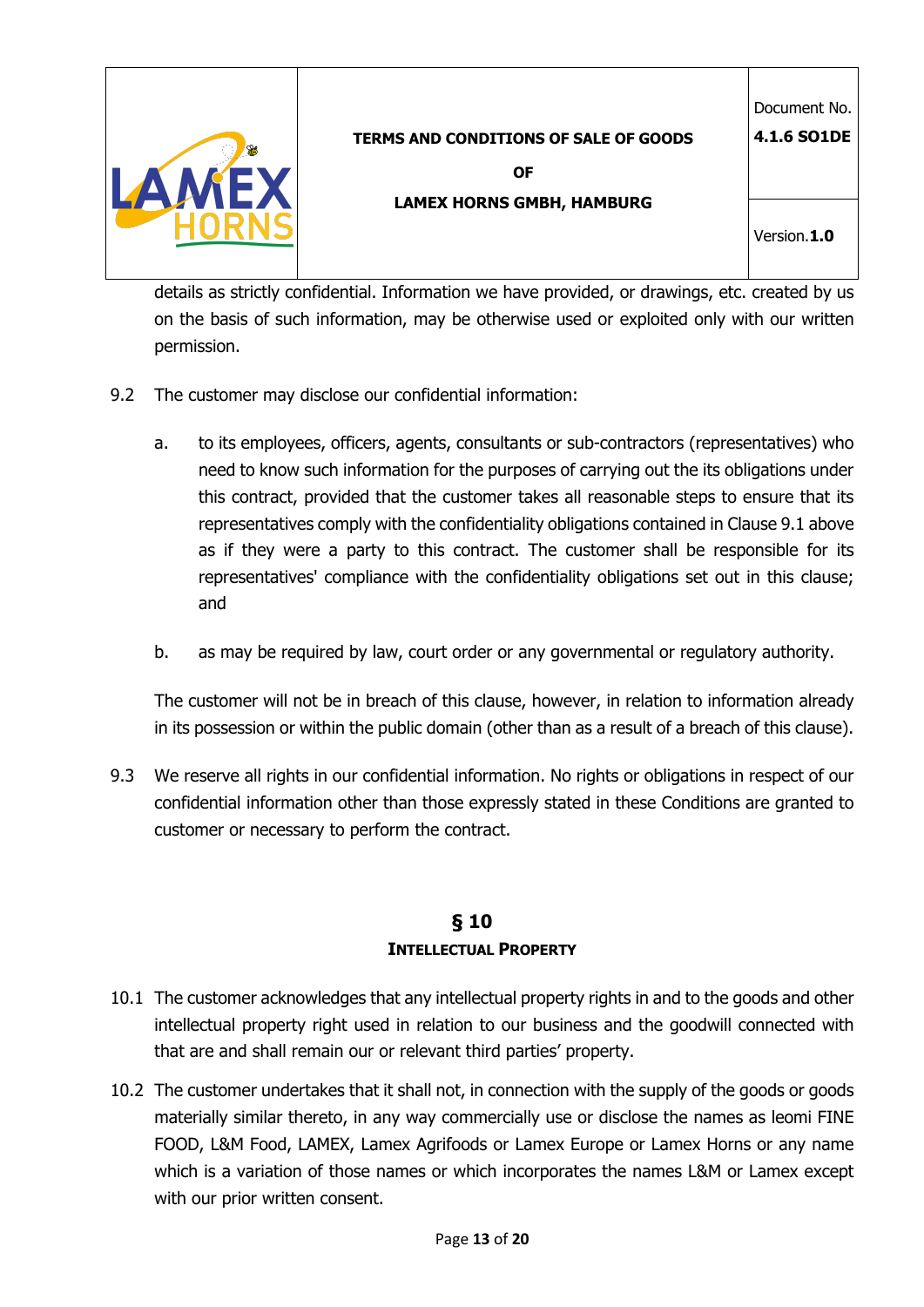

## **§ 11 COMPLIANCE**

- 11.1 The customer shall comply with the guidelines set out in Appendix A to these conditions as may be amended from time to time.
- 11.2 The customer agrees that in performing its obligations it shall comply with the provisions of the UK Data Protection Act 1998 and the Regulation (EU) 2016/679 (General Data Protection Regulation) as well as the guidelines as set out further in Appendix A.

# **§ 12 TERMINATION ON GOOD CAUSE**

- 12.1 Without prejudice to any other contractual or statutory rights, we are entitled to terminate or withdraw from any contract by written notice to the customer, between the customer and us on good cause having immediate effect if:
	- a. any payment due by customer to us is overdue by more than 10 business days in whole or in part; or
	- b. the customer commits a material breach of its contractual obligations to us and, provided the breach is remediable, has not remedied such violation of the contract within a reasonable final deadline of at least 5 calendar days set by us; or
	- c. if the customer or a third party applies for insolvency proceedings to be opened over the assets of the customer, or insolvency proceedings against the customer are opened by court order or the opening of such proceedings is refused due to lack of assets and such petition or application is not dismissed within 30 calendar days of being applied for or presented; or
	- d. the customer ceases or threatens to cease to carry on trading.
	- e. there is in the reasonable opinion of the Supplier, any substantial deterioration of the customer's financial situation of the Customer, including but not limited to, credit status.
- 12.2 Termination of either party requires the written form.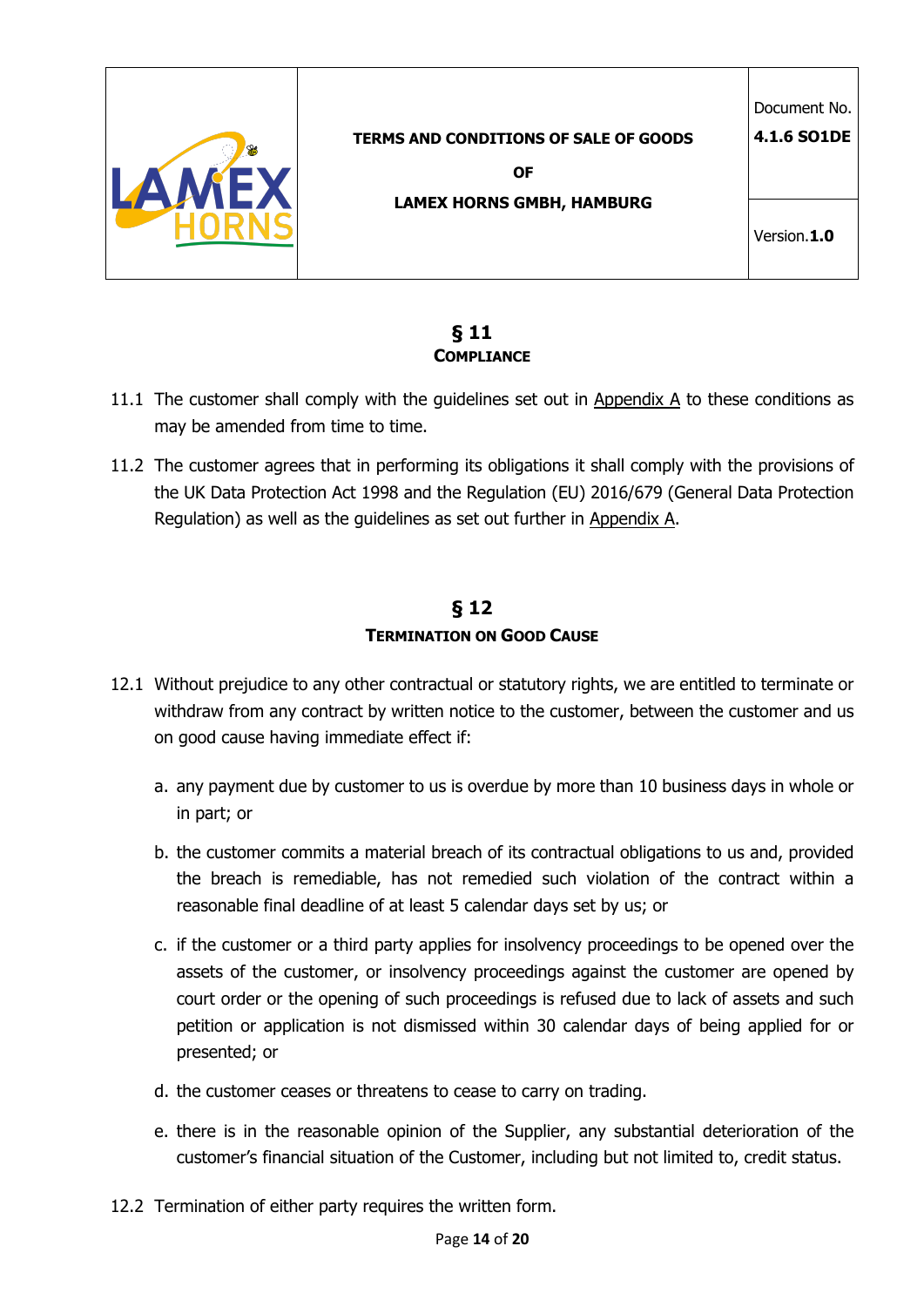

**4.1.6 SO1DE**

**OF LAMEX HORNS GMBH, HAMBURG**

Version.**1.0**

- 12.3 Without limiting its other rights or remedies, we may suspend provision of the Goods under the Contract or any other contract between the Customer and the Supplier if the Customer becomes subject to any of the events listed in clauses 12.1(a) to 12.1(e) or we reasonably believe that the Customer is about to become subject to any of them.
- 12.4 Termination of the contract, however arising, shall not affect any of the parties' rights, remedies, obligations and liabilities that have accrued as at termination. Notwithstanding the termination of this contract for any reason, any sums for any reason due to us hereunder at the date of termination shall remain due and payable to us by customer.

# **§ 13 APPLICABLE LAW; PLACE OF JURISDICTION; SEVERABILITY**

- 13.1 German law will apply to all claims arising from or relating to this contract, under exclusion of the United Nations Convention on Contracts for the International Sale of Goods (CISG).
- 13.2 The parties shall, in the event of a dispute which remains unresolved within fourteen days of arising, attempt to settle such dispute in accordance with the German Mediation Act. We are entitled to terminate the mediation process at any time.
- 13.3 If the customer is a merchant (Kaufmann), the sole place of jurisdiction for all disputes arising from or relating to this contractual relationship will be the competent court in our registered office. However, in all cases we may also sue at the place of fulfilment for the delivery obligation, or at the customer's general place of jurisdiction. Compulsory statutory provisions, especially regarding exclusive competence, remain unaffected and take priority.
- 13.4 Should individual clauses of these Conditions be invalid; this shall not affect the validity of the remaining clauses.

\*\*\*

Hamburg, 28<sup>th</sup> of April 2020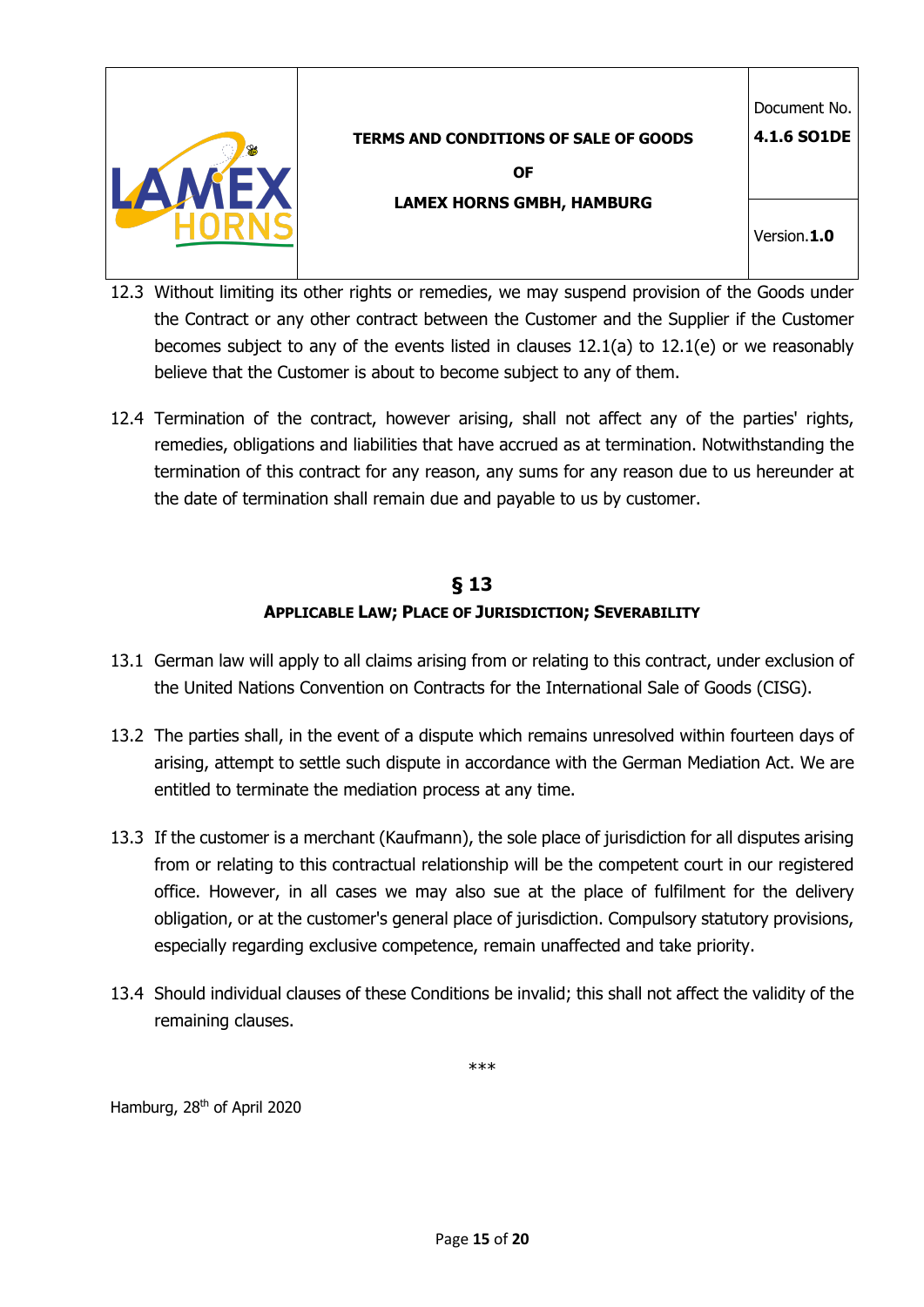|                                              | Document No. |
|----------------------------------------------|--------------|
| <b>TERMS AND CONDITIONS OF SALE OF GOODS</b> | 4.1.6 SO1DE  |
| <b>OF</b>                                    |              |
| <b>LAMEX HORNS GMBH, HAMBURG</b>             |              |
|                                              | Version.1.0  |
|                                              |              |

#### **1. Data Protection**

a) In this clause 1, the following expressions have the following meaning:

"**General Data Protection Regulation**" or "**GDPR**" is the Regulation (EU) 2016/679 (General Data Protection Regulation) that will be applied to the processing of personal data in the context of the activities of an establishment of a controller or a processor in the Union, regardless of whether the processing takes place in the EU or not.

Appendix A

"**Personal Data**" is defined as any information relating to an identified or identifiable natural person ("**Data Subject**"); an identifiable natural person is one who can be identified directly or indirectly, by reference to an identifier such as a name, an identification number, location data, an online identifier or to one or more factors specific to the physical, physiological, genetic, mental, economic, cultural or social identity of that natural person. GDPR applies to personal data such as name, sex, age, passport, ID, nationality, HR data, contact details, on line purchases, credit card details, payroll, airline passenger lists, dietary preferences, airport control cameras data, hotel reservations etc. and to special categories of sensitive data such as economic, health, genetic and biometric data.

"**Processing**" means any operation or set of operations which is performed on personal data or on sets of personal data, if automated means, such as collection, recording, organization, structuring, storage, adaptation or alteration, retrieval, consultation, use, disclosure by transmission, dissemination or otherwise making available, alignment or combination, restriction, erasure or destruction.

"**Controller**" is the natural or legal person, public authority, agency or other body, which alone or jointly with others, determines the purposes and means of the processing of personal data.

"**Processor**" means the natural or legal person, public authority, agency or other body which processes data on behalf of the controller.

"**Consent of the data subject**" means any freely given, specific, informed and unambiguous indication of the data subject's wishes by which he or she, by a statement or by a clear affirmative action, signifies agreement to the processing of personal data relating to him or her.

"**Special Categories of Data**" is revealing racial or ethical origin, political opinions, religious or philosophical beliefs, trade union membership. Genetic data, health data or data concerning the person's sex life or sexual orientation.

"**Protected Data Breach**" means any breach of security leading to accidental or unlawful destruction, loss, alteration, unauthorized disclosure of, or access to, any Protected Data;

"**Protected Data**" means Personal Data received from or on behalf of us, or otherwise obtained, in connection with the performance of the customer's obligations under any Contract, for which we are responsible as a controller;

b) In respect of the processing of Protected Data by the customer or the customer's personnel under or in connection with the contract, the customer shall, and shall procure that the customer's personnel shall:

(1) only process the Protected Data to the extent required to provide the services in accordance with the terms of the contract or otherwise in accordance with documented instructions of us from time to time;

(2) not otherwise modify, amend or alter the contents of the Protected Data or disclose or permit the disclosure of any of the Protected Data to any third party, unless specifically authorized to do so in writing by us;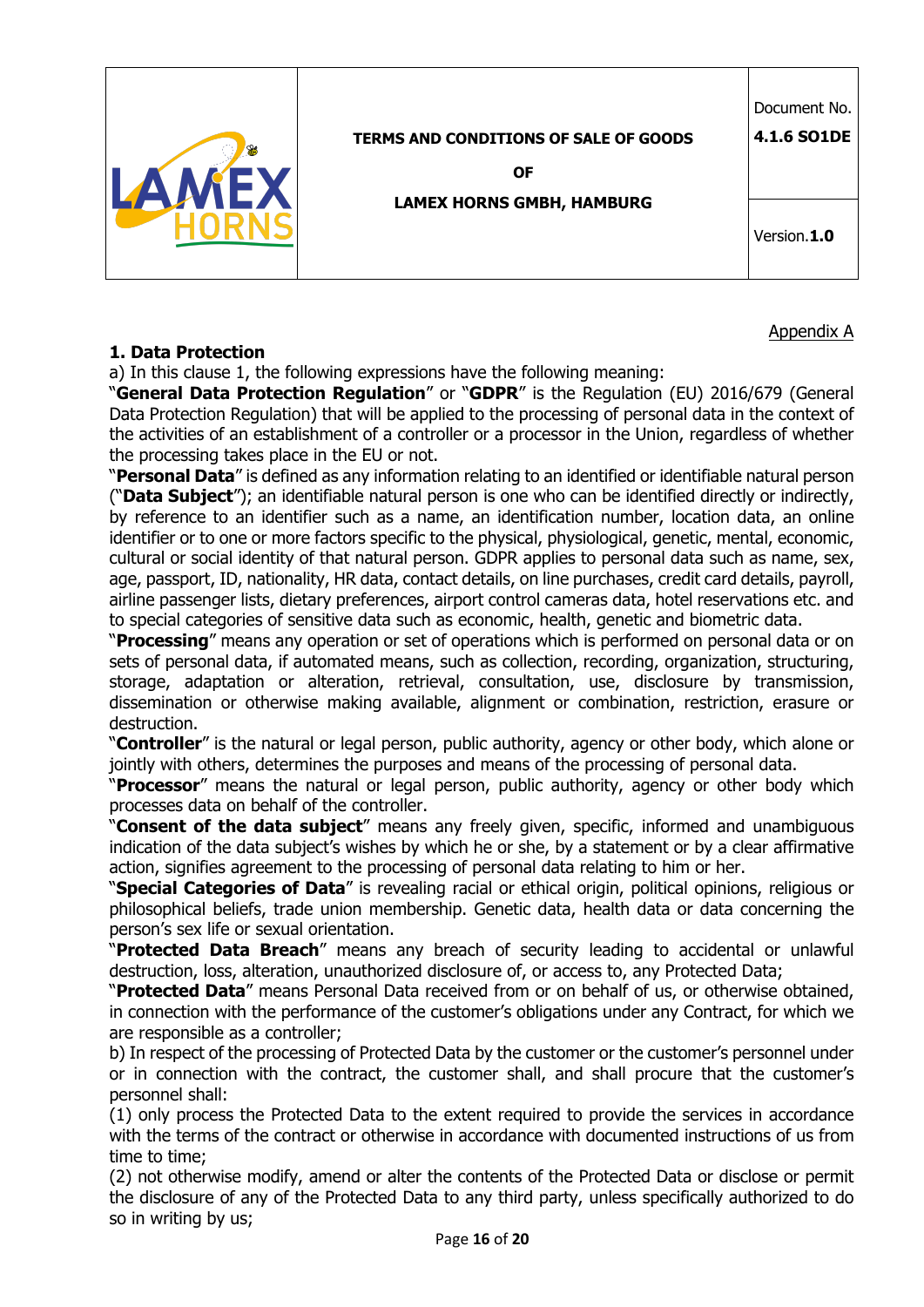

Document No.

**4.1.6 SO1DE**

**OF** 

#### **LAMEX HORNS GMBH, HAMBURG**

Version.**1.0**

(3) implement appropriate technical and organizational measures to:

- protect Protected Data against unauthorized or unlawful processing and against accidental or unlawful loss, destruction, damage, alteration or disclosure;

- comply with Data Protection Legislation; and

- ensure the protection of the rights of the Data Subject;

(4) ensure that all Customer's personnel engaged in the provision of the services under any agreement with us have entered into confidentiality agreements with the customer and shall further ensure that such personnel are made aware of and observe the Processor's obligations under the contract with regard to the security and protection of Protected Data;

(5) process the Protected Data in accordance with the Data Protection Legislation and not do or permit anything to be done which causes us in any way to be in breach of the Data Protection Legislation;

(6) provide written evidence of the customer's compliance with Data Protection Legislation as may be reasonably requested by us from time to time;

(7) co-operate and assist, as requested by us, and put appropriate technical and organizational measures in place to enable us to comply with any exercise of rights by a Data Subject under Data Protection Legislation;

(8) not process the Protected Data anywhere outside the EEA without the prior written consent of us;

(9) at the request of us or any competent regulatory or supervisory authority, submit for audit the processing activities and related facilities carried out pursuant to the contact, which shall be carried out by us, our authorized representatives (bound by a duty of confidentiality) and/or representatives of the relevant regulatory or supervisory authority;

c) The customer shall notify us as soon as reasonably practicable and in any event within 24 hours of:

- any legally binding request for disclosure of Protected Data by a law enforcement or other competent authority, unless prohibited by law from doing so;

- any request received directly from a Data Subject without responding to that request, unless required by law or it has been otherwise authorized by us to do so;

- receiving any correspondence, notice or other communication whether orally or in writing from the Information Commissioner's Office ("ICO"), any other relevant data protection regulator or any other regulator or person, relating to the Protected Data; and

- becoming aware of a breach of the provisions of this condition.

d) Without prejudice to any other provision of the contract, we may, on reasonable notice request a detailed written description of:

- the technical and organizational method employed by the customer and any sub-processors (if any) for the processing of Protected Data;

- the processing activities carried out by the customer on behalf of us containing at least the amount of details required by article 30(2) of the GDPR.

Within ten days of receipt by the customer of our written request, the customer shall deliver a written report to us in sufficient details that we can reasonably determine whether or not any applicable Protected Data is being or has been processed in compliance with the GDPR.

e) Without prejudice to the other provisions of this condition, if the customer or any member of the Customer's personnel becomes aware of any Protected Data Breach, the customer shall promptly (but in any event within 24 hours of discovery) notify us. The customer shall, at no additional cost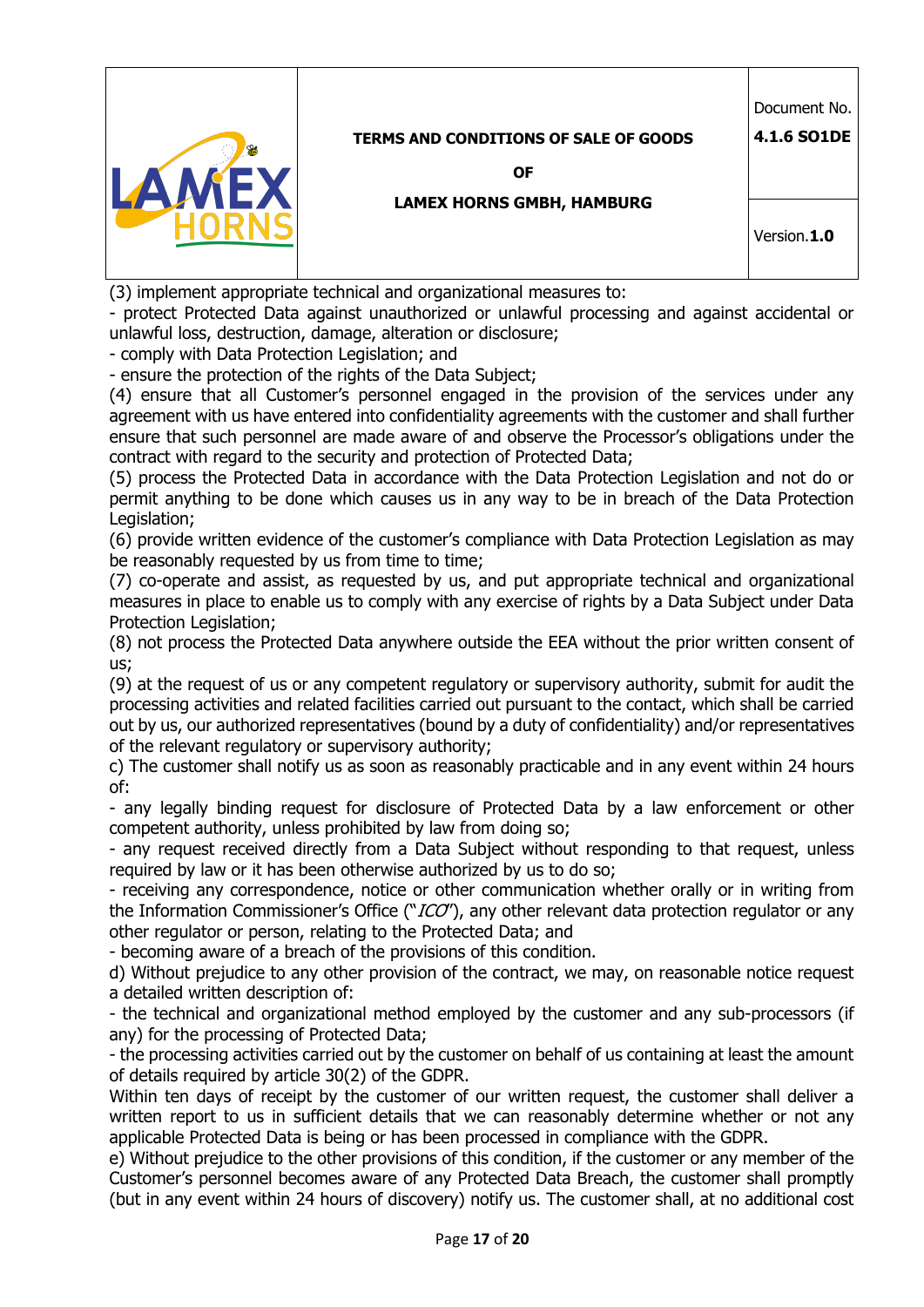|                                              | Document No. |
|----------------------------------------------|--------------|
| <b>TERMS AND CONDITIONS OF SALE OF GOODS</b> | 4.1.6 SO1DE  |
| 0F                                           |              |
| <b>LAMEX HORNS GMBH, HAMBURG</b>             |              |
|                                              | Version.1.0  |
|                                              |              |

to us, provide us with all resources, assistance and co-operation as are required by us for us to notify the ICO and any other relevant data protection regulator of such Protected Data Breach and for us to provide such reports or information as may be requested by them in relation to such Protected Data Breach and for us to notify the relevant Data Subjects of such Protected Data Breach, as applicable.

f) The customer shall, at no additional cost to us, provide us with all resources and assistance as required by us for us to discharge its duties pursuant to articles 35 and 36 of the GDPR, including but not limited to, promptly at the request of us providing information in respect of any data protection impact assessment with us conducts.

g) Where the customer sub-contracts any of its obligations under this condition, with the consent of us, it shall do so only by way of written agreement with the sub-processor, which imposes the same obligations on the sub-processor as are imposed on the customer under this condition. The customer shall inform us of any sub-processors in advance. In any event, the Customer shall be liable for the acts and omissions of its agents, personnel and sub-processors as if they were its own acts and omissions.

h) On expiry or termination of the Contract, the customer shall immediately cease processing the Protected Data and arrange for the prompt and safe return or the destruction of all the Protected Data with all copies in its possession or control and certify that such destruction or return has taken place.

## **2. Anti-bribery and Corruption**

The customer shall:

a) comply with all applicable laws, statutes and regulations relating to anti-bribery and corruption, including the German Act on Administrative Offences, Section 108 and 299-335a of the German Criminal Code, the UK Bribery Act 2010;

b) have and maintain in place its own policies and procedures to ensure compliance with all applicable laws, statutes and regulations relating to anti-bribery and corruption;

c) implement due diligence procedures for its own customers, subcontractors and other participants to ensure that there is no bribery or corrupt business practices in its supply chains;

d) represent, warrant and undertake that neither the customer nor any of its officers, employees, subsidiaries, affiliates or other persons associated with it:

- has been convicted of any offense relating to bribery or corrupt business practices;

- has been or is the subject of any investigation, inquiry or enforcement proceedings by any governmental, administrative or regulatory body regarding any offence or alleged offence of or in connection with bribery or corrupt business practices;

e) notify us as soon as it becomes aware of any actual or suspected bribe or corrupt business practice within its operations or its supply chain, including any investigation, inquiry or enforcement proceedings by any governmental, administrative or regulatory body; and

f) promptly report to us any request or demand for any undue financial or other advantage of any kind received by the customer or if a foreign public official becomes an officer or employee of the customer or acquires a direct or indirect interest in the customer.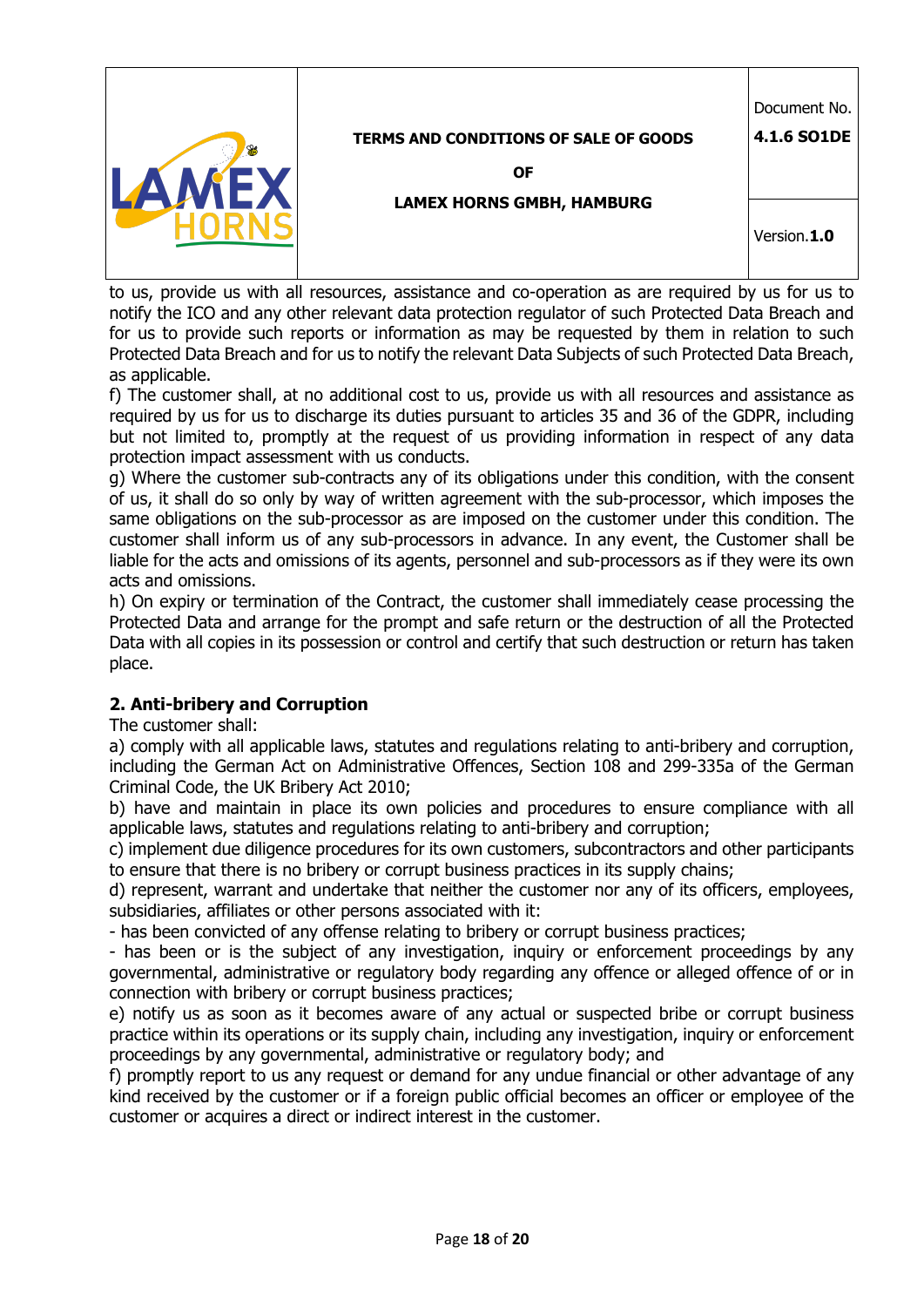

**OF** 

**LAMEX HORNS GMBH, HAMBURG**

Version.**1.0**

# **3. Antislavery**

The customer shall:

a) comply with all applicable laws, statutes and regulations relating to slavery, involuntary servitude, debt bondage, forced labour or human trafficking (modern slavery) including Section 232 of the German Penal Code and the UK Modern Slavery Act 2015 and take reasonable steps to ensure that there are no modern slavery issues in the customer`s supply chains or in any part of their business; b) have and maintain in place its own policies and procedures to ensure compliance with all modern slavery laws, statutes and regulations;

c) implement due diligence procedures for its own suppliers, subcontractors and other participants to ensure that there are no modern slavery issues in its supply chains:

d) represent, warrant and undertake that it conducts its business in a manner that is consistent with the principles of Section 232 of the German Penal Code and the UK Modern Slavery Act 2015 and that neither the customer nor the any of its officers, employees, subsidiaries, affiliates or other persons associated with it:

- has been convicted of any offence relating to modern slavery; and

- has been or is the subject of any investigation, inquiry or enforcement proceedings by any governmental administrative or regulatory body regarding any offence or alleged offence of or in connection with modern slavery;

e) notify us as soon as it becomes aware of any actual or suspected modern slavery in the supply chain, including any investigation, inquiry or enforcement proceedings by any governmental, administrative or regulatory body; and

f) maintain a complete and accurate set of records to trace the supply chain of all goods and services provided to us.

### **4. Tax Evasion**

Lamex Food Group Limited and its subsidiaries, conduct their activities with integrity, transparency and fairness. They are committed to the prevention of the facilitation of tax evasion as they recognise the importance of fostering a positive culture of tax compliance and maintaining the confidence of staff, partner organisations, other suppliers, customers, third parties and the tax authorities.

Lamex Food Group Limited and its subsidiaries do not and will not work with others who do not share their commitment to preventing the facilitation of tax evasion.

The customer shall:

a) Comply with all applicable laws, statutes and regulations relating to tax evasion, including Section 370 of the German Fiscal Code and the UK Criminal Finances Act 2017 and take reasonable steps to ensure that there are no criminal finances issues in the customer's supply chains or in any part of their business;

b) have and maintain in place its own policies and procedures to ensure compliance with all tax evasion laws, statutes and regulations;

c) implement due diligence procedures for its own suppliers and customers, subcontractors and other participants to ensure that there are no Tax Evasion issues in its supply chains:

d) represent, warrant and undertake that it conducts its business in a manner that is consistent with the principles of Section 370 of the German Fiscal Code and the UK Criminal Finances Act 2017 and that neither the customer nor the any of its officers, employees, subsidiaries, affiliates or other persons associated with it: